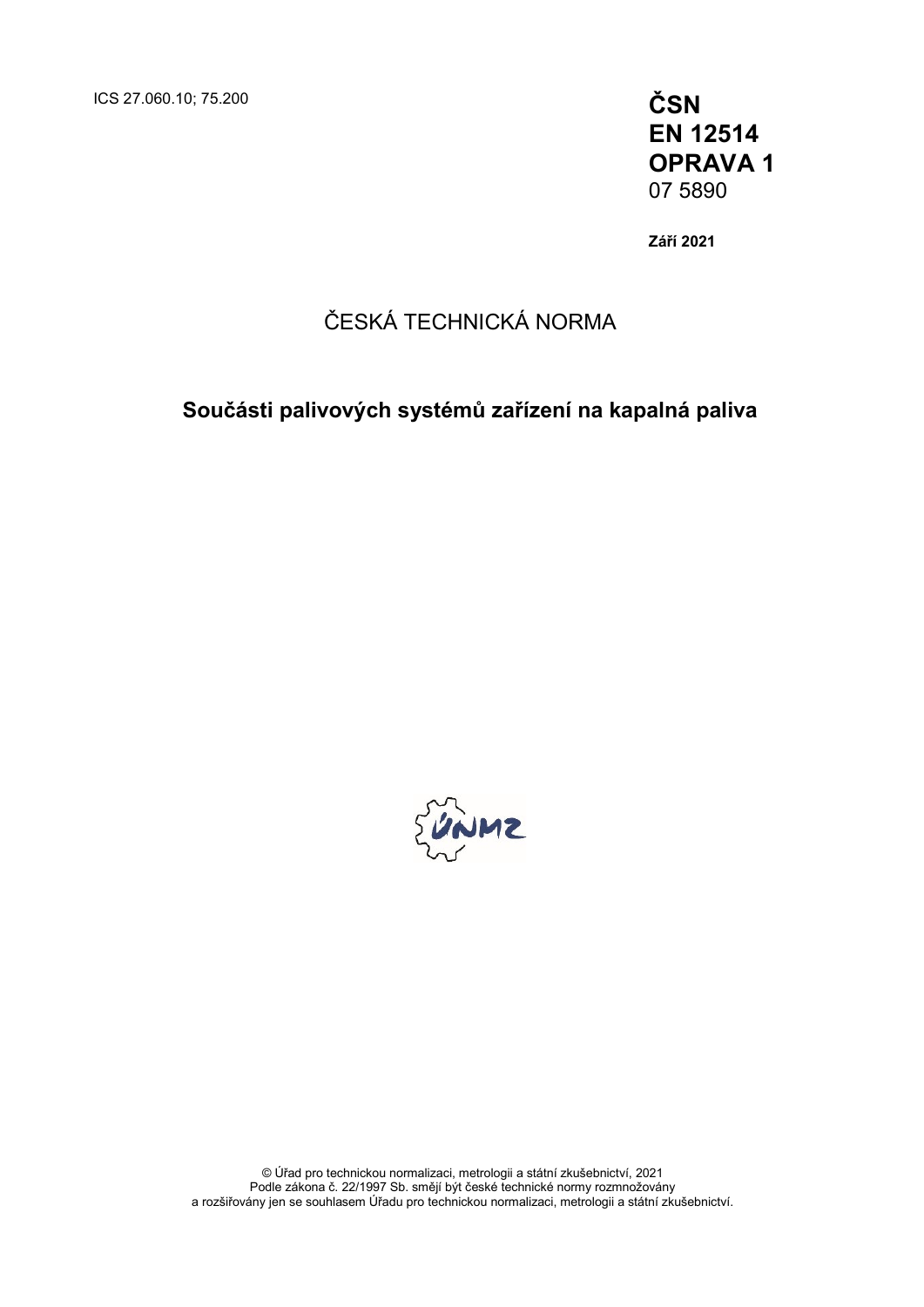# EUROPEAN STANDARD NORME EUROPÉENNE

## EUROPÄISCHE NORM

## **EN 12514:2020/AC**

February 2021

**ICS** 27.060.10; 75.200

English version

Components for supply systems for consuming units with liquid fuels

Composants destinés aux systèmes d'alimentation pour unités de consommation à combustible liquide

Komponenten für Versorgungsanlagen für Verbrauchsstellen mit flüssigen Brennstoffen

This corrigendum becomes effective on 17 February 2021 for incorporation in the official English version of the EN.



EUROPEAN COMMITTEE FOR STANDARDIZATION COMITÉ EUROPÉEN DE NORMALISATION EUROPÄISCHES KOMITEE FÜR NORMUNG

**CEN-CENELEC Management Centre: Rue de la Science 23, B-1040 Brussels**

© 2021 CEN All rights of exploitation in any form and by any means reserved worldwide for CEN national Members. Tous droits d'exploitation sous quelque forme et de quelque manière que ce soit réservés dans le monde entier aux membres nationaux du CEN. Alle Rechte der Verwertung, gleich in welcher Form und in welchem Verfahren, sind weltweit den nationalen Mitgliedern von CEN vorbehalten.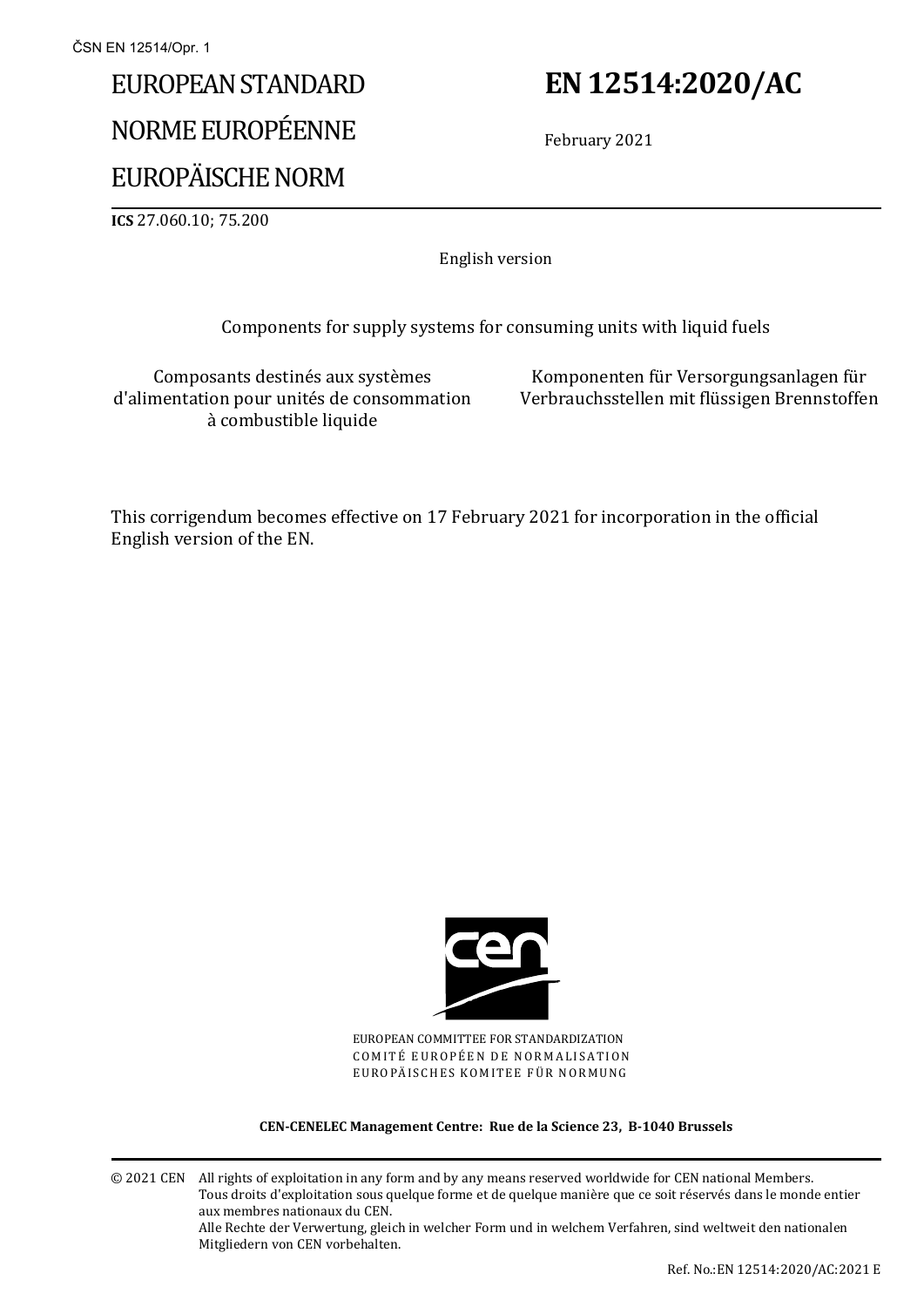#### **1 Modification to 5.5.1.2.1.4**

*Replace* " $p_t$  according to formula (6)" *with* " $p_t = 1.43 \times p_s$ ".

#### **2 Modification to 5.5.1.2.2.3**

*Replace* " $p_t$  according to formula (6)" *with* " $p_t = 1.43 \times p_s$ ".

#### **3 Modification to 5.5.1.3.3**

*Replace* " $p_t$  according to formula (6)" *with* " $p_t = 1.43 \times p_s$ ".

#### **4 Modification to 5.5.1.4.3**

*Replace* "according to formula (6)" *with* " $p_t = 1.43 \times p_s$ ".

#### **5 Modification to 5.12.2.1.3**

*Replace* "according to formula (6)" *with* " $p_t = 1.43 \times p_s$ " *in the 1st paragraph. Replace* "according to formula (6)" *with* " $p_t = 1.43 \times p_s$ " *in the 2<sup>nd</sup> paragraph. Replace* "according to formula (6)" *with* " $p_t = 1.43 \times p_s$ " *in the 3<sup>rd</sup> paragraph.* 

#### **6 Modification to 5.12.2.2.3**

*Replace* "according to formula (6)" *with* " $p_t = 1.43 \times p_s$ " *in the 1st paragraph. Replace* "according to formula (6)" *with* " $p_t = 1.43 \times p_s$ " *in the 2<sup>nd</sup> paragraph.* 

#### **7 Modification to 5.19.20.4.3**

*Add* "at test temperature  $t_+ = t_2$ " *at the end.*